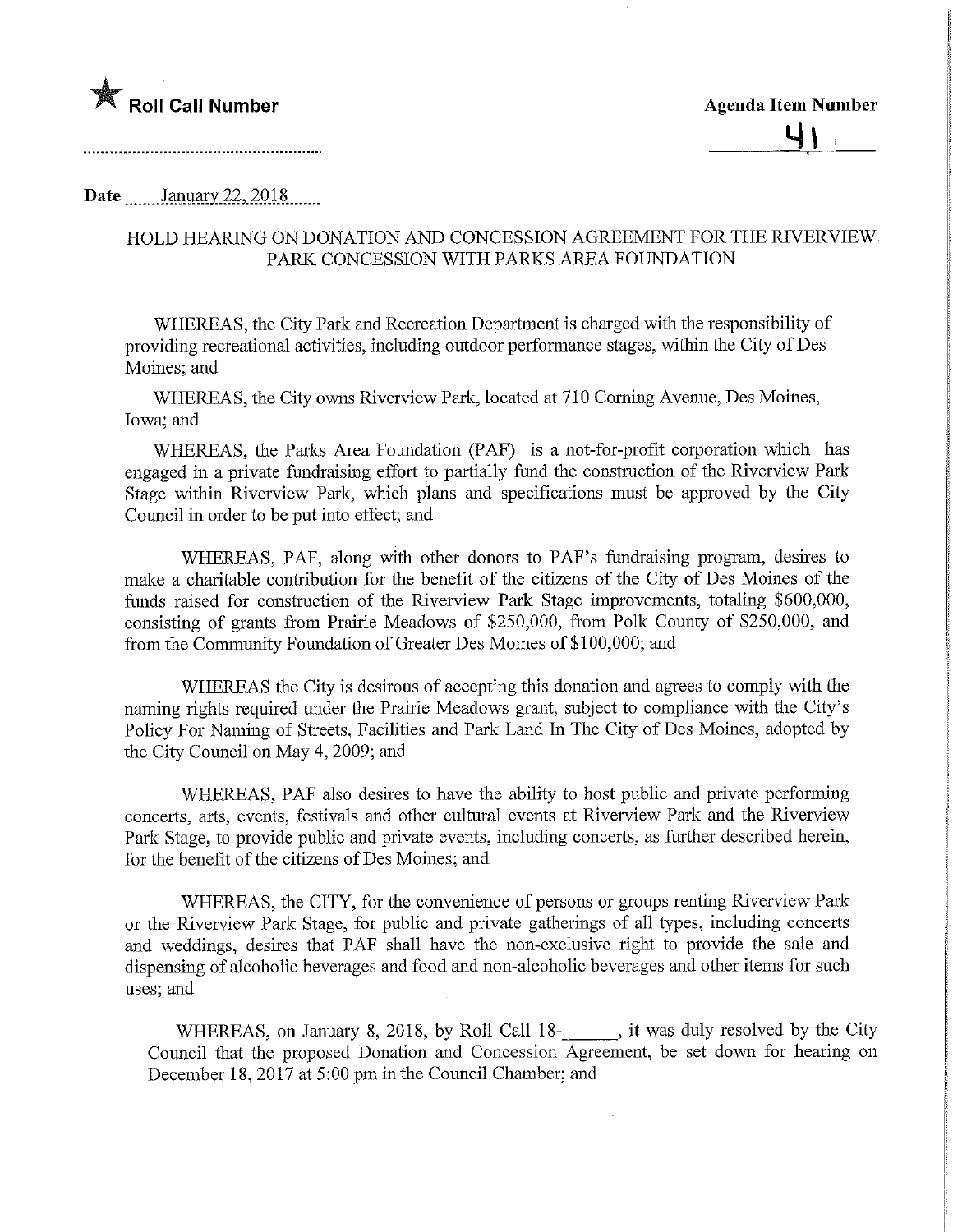## **Agenda Item Number Agenda Item Number** Agenda Item Number

7

Date *\_\_\_\_\_* January 22, 2018 *\_\_\_\_* 

WHEREAS, due notice of said proposal to approve a concession agreement for use of public real property interests was given as provided by law, setting forth the time and place for hearing on said proposal; and

WHEREAS, in accordance with said notice, those interested in said proposed Concession Agreement, both for and against, have been given an opportunity to be heard with respect thereto and have presented their views to the City Council; and

WHEREAS, the City manager recommends, and City Council finds, that there is good cause to exempt such concession agreement from the Procurement Ordinance competitive procurement requirements, pursuant to section 2-710 of the Municipal Code of the City of Des Moines.

NOW, THEREFORE, BE IT RESOLVED by the City Council of the City of Des Moines, Iowa, that:

1. Upon due consideration of the facts and statements of interested persons, the objections to said proposed Donation and Concession Agreement at Riverview Park between the City of Des Moines, Iowa, and Parks Area Foundation for the Riverview Park concession area located at 710 Coming Avenue, Des Moines, are hereby overruled and the hearing is closed.

2. The Donation and Concession Agreement between the City of Des Moines, Iowa, and Parks Area Foundation to operate the concession for food, beverages, alcoholic beverages, events, and other items at Riverview Park at 710 Coming Avenue, Des Moines, for an initial term from January 8, 2018 until December 31, 2047, with one 10 year renewal option upon mutual consent of the parties, for the consideration of 5% revenue on all annual gross revenues for sales of food, beverages, alcoholic beverages, event ticket sales and other items.

3. That The City Council finds that there is good cause to exempt the concession agreement from the Procurement Ordinance competitive procurement requirements, pursuant to section 2-710 of the Municipal Code of the City of Des Moines.